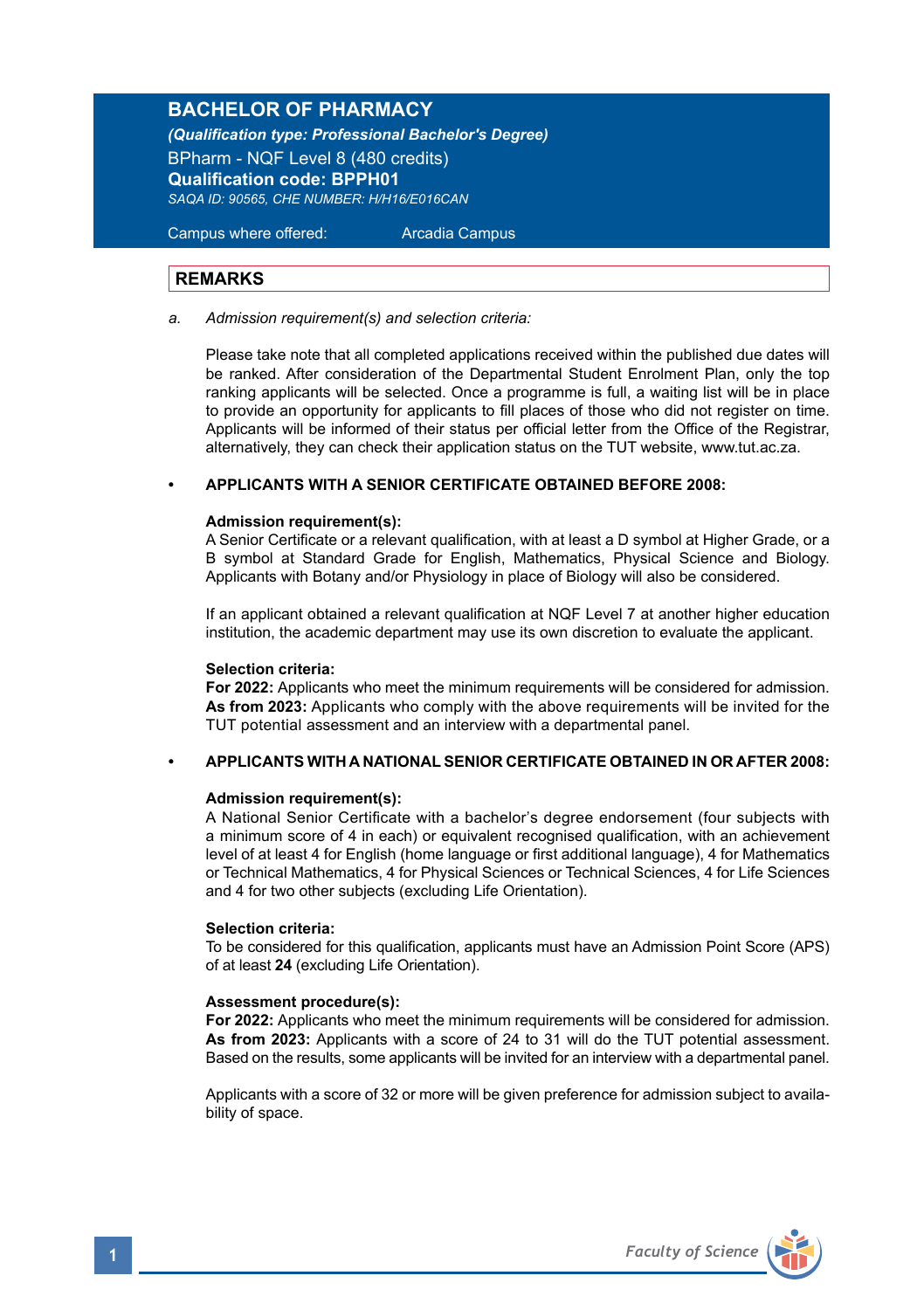- **• APPLICANTS WITH ANY RELEVANT QUALIFICATION AT NQF LEVEL 7:** If an applicant obtained a relevant qualification at NQF Level 7 at another higher education institution, the academic department may use its own discretion to evaluate the applicant.
- *b. Recognition of Prior Learning (RPL), equivalence and status:* See Chapter 30 of Students' Rules and Regulations.
- *c. Intake for the qualification:* January only.
- *d. Presentation:*  Day classes offered in blocks as determined by the Department.
- *e. Minimum duration:* Four years.
- *f. Exclusion and readmission:* See Chapter 2 of Students' Rules and Regulations.
- *g. General information for registration with the South African Pharmacy Council (SAPC):* All students admitted to the first year of study must register with the SAPC before 30 June of the relevant year. Please contact the academic department for further information.

## **CURRICULUM**

| <b>FIRST YEAR</b>                    |                                                                                                                                                        |                   |                      |
|--------------------------------------|--------------------------------------------------------------------------------------------------------------------------------------------------------|-------------------|----------------------|
| <b>CODE</b>                          | <b>MODULE</b>                                                                                                                                          | <b>NQF-L</b>      | <b>CREDIT</b>        |
|                                      | <b>FIRST OR SECOND SEMESTER</b>                                                                                                                        |                   |                      |
| ATM145P<br>IBP145P                   | From Atoms to Molecules<br>Introduction to Biopharmaceutics, (6)<br>Pharmacokinetics and<br>Pharmacodynamics                                           | (5)               | (15)<br>(21)         |
| MMM145P                              | Microorganisms, Man and<br><b>Medicines</b>                                                                                                            | (6)               | (21)                 |
| <b>MTM145P</b><br>NAG145P<br>OPP145P | From Molecules to Medicines<br><b>Nutrition and Gastroenterology</b><br>Orientation and Introduction to<br>the Practice of Pharmacy in South<br>Africa | (6)<br>(6)<br>(5) | (21)<br>(21)<br>(21) |
|                                      | TOTAL CREDITS FOR THE FIRST YEAR:                                                                                                                      |                   | 120                  |
| <b>SECOND YEAR</b>                   | After completion of all first-year modules.                                                                                                            |                   |                      |
| CODE                                 | <b>MODULE</b>                                                                                                                                          | <b>NQF-L</b>      | <b>CREDIT</b>        |
|                                      | <b>FIRST OR SECOND SEMESTER</b>                                                                                                                        |                   |                      |
| CAP245P<br>IPL246P                   | Cardiovascular Pharmacy<br>Industrial Pharmacy Work-Based<br>Learning                                                                                  | (8)<br>(7)        | (18)<br>(18)         |
| IPP246P                              | <b>Industrial Pharmacy Practice</b>                                                                                                                    | (6)               | (18)                 |
| PHL246P                              | Primary Health Care Work-Based<br>Learning                                                                                                             | (6)               | (18)                 |
| PPP246P                              | Principles and Practice of<br>Pharmaceutical Manufacturing:<br>Medicines Production on the<br>Large Scale                                              | (7)               | (18)                 |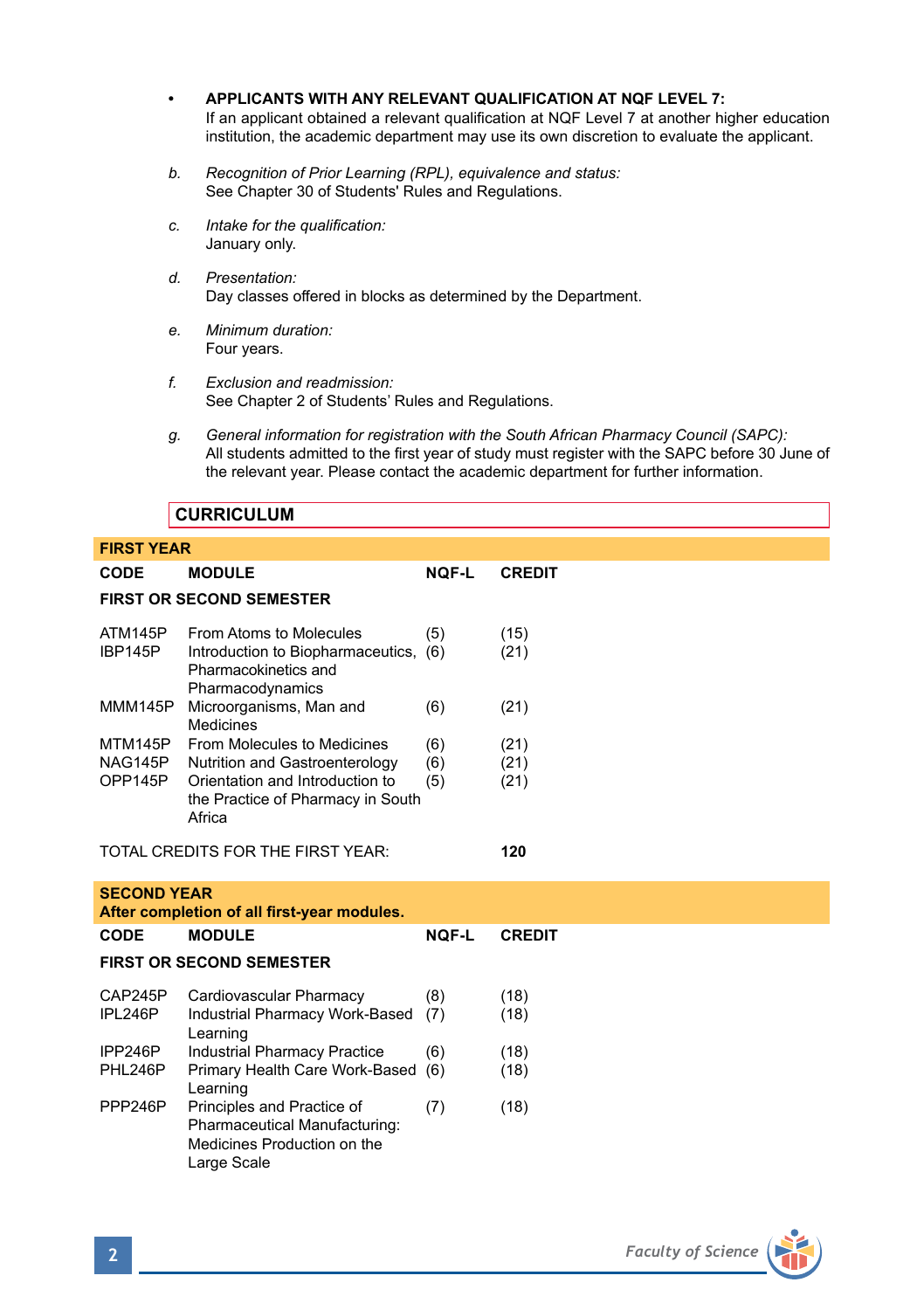RSE246P Respiratory System, Ear and Eye (7) (30)

TOTAL CREDITS FOR THE SECOND YEAR: **120**

| <b>THIRD YEAR</b><br>After completion of all second-year modules. |                                                                                  |              |               |  |
|-------------------------------------------------------------------|----------------------------------------------------------------------------------|--------------|---------------|--|
| <b>CODE</b>                                                       | <b>MODULE</b>                                                                    | <b>NQF-L</b> | <b>CREDIT</b> |  |
|                                                                   | <b>FIRST OR SECOND SEMESTER</b>                                                  |              |               |  |
| CPL347P                                                           | <b>Community Pharmacy Work-</b><br><b>Based Learning</b>                         | (8)          | (18)          |  |
| CPP347P                                                           | <b>Community Pharmacy Practice:</b><br>Community-Based Pharmaceutical<br>Care    | (7)          | (30)          |  |
| EAR347P                                                           | Endocrinology and Reproduction                                                   | (7)          | (21)          |  |
| MTH347P                                                           | Modern Technologies in Health<br>Care                                            | (7)          | (18)          |  |
| NSS347P                                                           | Neuromuscular and Skeletal<br>Systems, Skin, Inflammation and<br>Pain Management | (7)          | (21)          |  |
| SPP347P                                                           | <b>Sterile Pharmaceutical Products</b>                                           | (7)          | (12)          |  |
| TOTAL CREDITS FOR THE THIRD YEAR:                                 |                                                                                  |              | 120           |  |
| <b>FOURTH YEAR</b>                                                |                                                                                  |              |               |  |
| After completion of all third-year modules.                       |                                                                                  |              |               |  |
| CODE                                                              | <b>MODULE</b>                                                                    | <b>NQF-L</b> | <b>CREDIT</b> |  |
| <b>FIRST OR SECOND SEMESTER</b>                                   |                                                                                  |              |               |  |
| HPC448P                                                           | Hospital-Based Pharmaceutical<br>Care and First-Aid                              | (8)          | (21)          |  |
| HPL448P                                                           | Hospital Pharmacy Work-Based<br>Learning                                         | (8)          | (21)          |  |
| NPP448P                                                           | Neurological and Psychiatric<br>Pharmacy                                         | (7)          | (24)          |  |
| RIP448P                                                           | Advanced Research Methodology (8)<br>and Project                                 |              | (30)          |  |
| SPH448P                                                           | Specialised Pharmacy and<br><b>Hospital Pharmacy Practice</b>                    | (8)          | (24)          |  |
| TOTAL CREDITS FOR THE FOURTH YEAR:                                |                                                                                  |              | 120           |  |
| TOTAL CREDITS FOR THE QUALIFICATION:                              |                                                                                  |              | 480           |  |

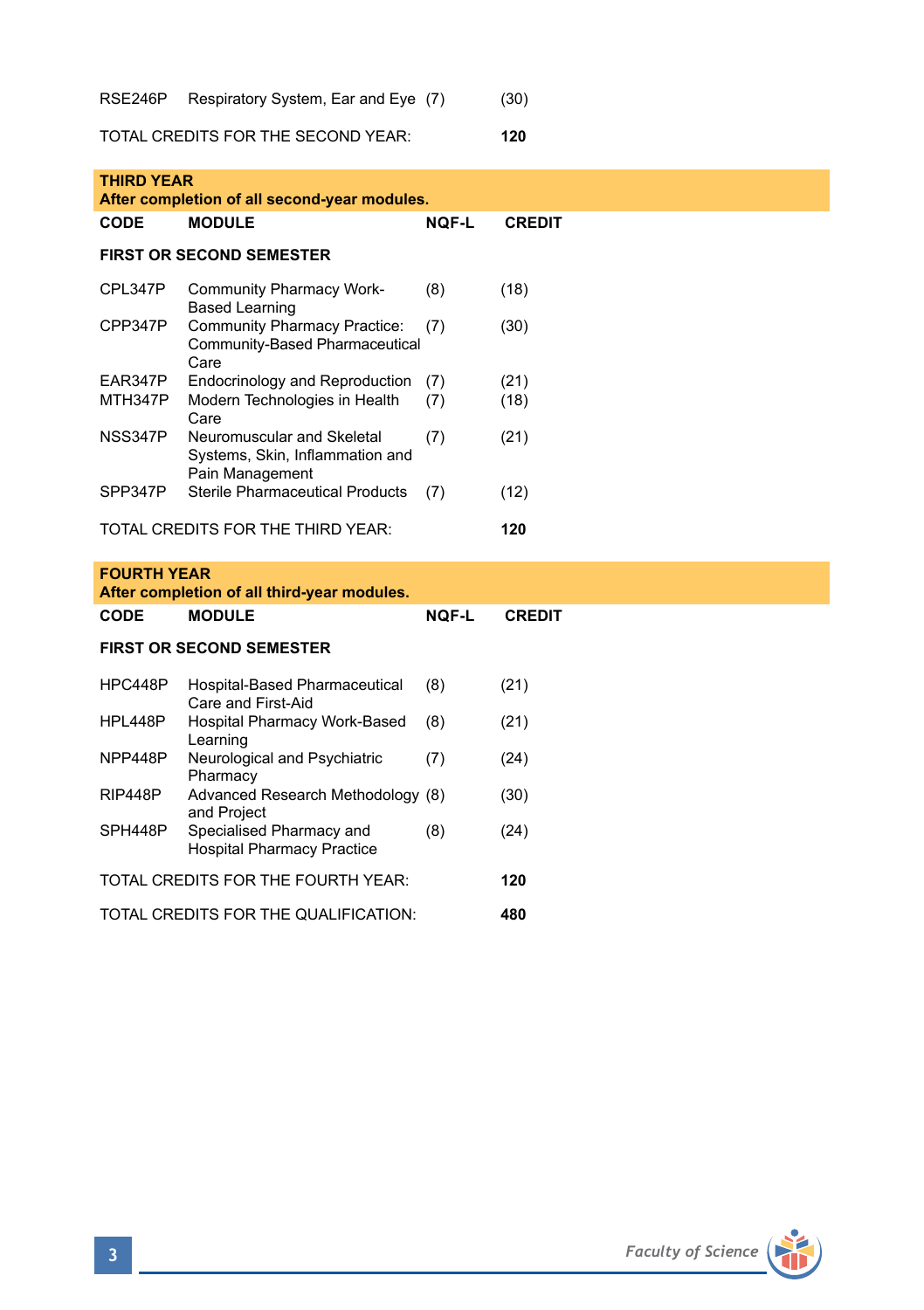## **MODULE INFORMATION (OVERVIEW OF SYLLABUS)**

The syllabus content is subject to change to accommodate industry changes. Please note that a more detailed syllabus is available at the Department or in the study guide that is applicable to a particular module. At time of publication, the syllabus content was defined as follows:

## **A**

#### **ADVANCED RESEARCH METHODOLOGY AND PROJECT (RIP448P) CONTINUOUS ASSESSMENT** *(Module custodian: Department of Pharmaceutical Sciences)*

The theory and practice of research including, a structured project in an area of pharmacy. The module is presented in 3 parts: Part 1: Research methodology theory and protocol development. Part 2: Experimental phase and data collection. Part 3: Completion and submission of research report. These parts are separated by other modules for administration and logistic purposes. (Total notional time: 300 hours)

#### **C**

## **CARDIOVASCULAR PHARMACY (CAP245P) CONTINUOUS ASSESSMENT**

# *(Module custodian: Department of Pharmaceutical Sciences)*

An overview of the anatomy and physiology of the cardiovascular and renal systems. The pathophysiology of the major disorders affecting the cardiovascular and renal systems. The pharmacology of the therapeutic agents, including antimicrobials, used to treat these disorders. (Total notional time: 180 hours)

#### **COMMUNITY PHARMACY PRACTICE: COMMUNITY-BASED CONTINUOUS ASSESSMENT PHARMACEUTICAL CARE (CPP347P)**

## *(Module custodian: Department of Pharmaceutical Sciences)*

Administration, management skills and the philosophy of pharmaceutical care. Counselling, provision of advice and drug therapy management and their effects on the patient. Immune status importance of prevention and nutrition and their effects on the family. Epidemiology, health education and drug information and their effects on the community. The following aspects of dispensing: legal, communication with the patient and other health-care professionals, patient profiles, preparation of the prescription and record-keeping. The role of the pharmacist as a tutor. (Total notional time: 300 hours)

#### **COMMUNITY PHARMACY WORK-BASED LEARNING (CPL347P) CONTINUOUS ASSESSMENT** *(Module custodian: Department of Pharmaceutical Sciences)*

Practical experience in aspects of the dispensing process, pharmacist initiated care, communication with the patient and other health-care workers, specialist areas of community pharmacy, legal and ethical requirements and important aspects of management. (Total notional time: 180 hours)

## **E**

## **ENDOCRINOLOGY AND REPRODUCTION (EAR347P) CONTINUOUS ASSESSMENT**

## *(Module custodian: Department of Pharmaceutical Sciences)*

A study of the pathophysiology of major disorders affecting the endocrine system, coupled with drug treatment of such conditions. This module includes the basic female and male reproduction functions, diseases and conditions that are under hormonal control, including pregnancy, growth development, birth, genetics, lactation and ageing. (Total notional time: 210 hours)

## **F**

## **FROM ATOMS TO MOLECULES (ATM145P) CONTINUOUS ASSESSMENT**

## *(Module custodian: Department of Pharmaceutical Sciences)*

Drug entities of synthetic organic/inorganic nature: structure, reactivity, bonding, acid/base characteristics, configuration and conformation, periodic table, redox reactions, salt formation, pH, pKa, limit tests, physical phases. Analytical methods. (Total notional time: 150 hours)

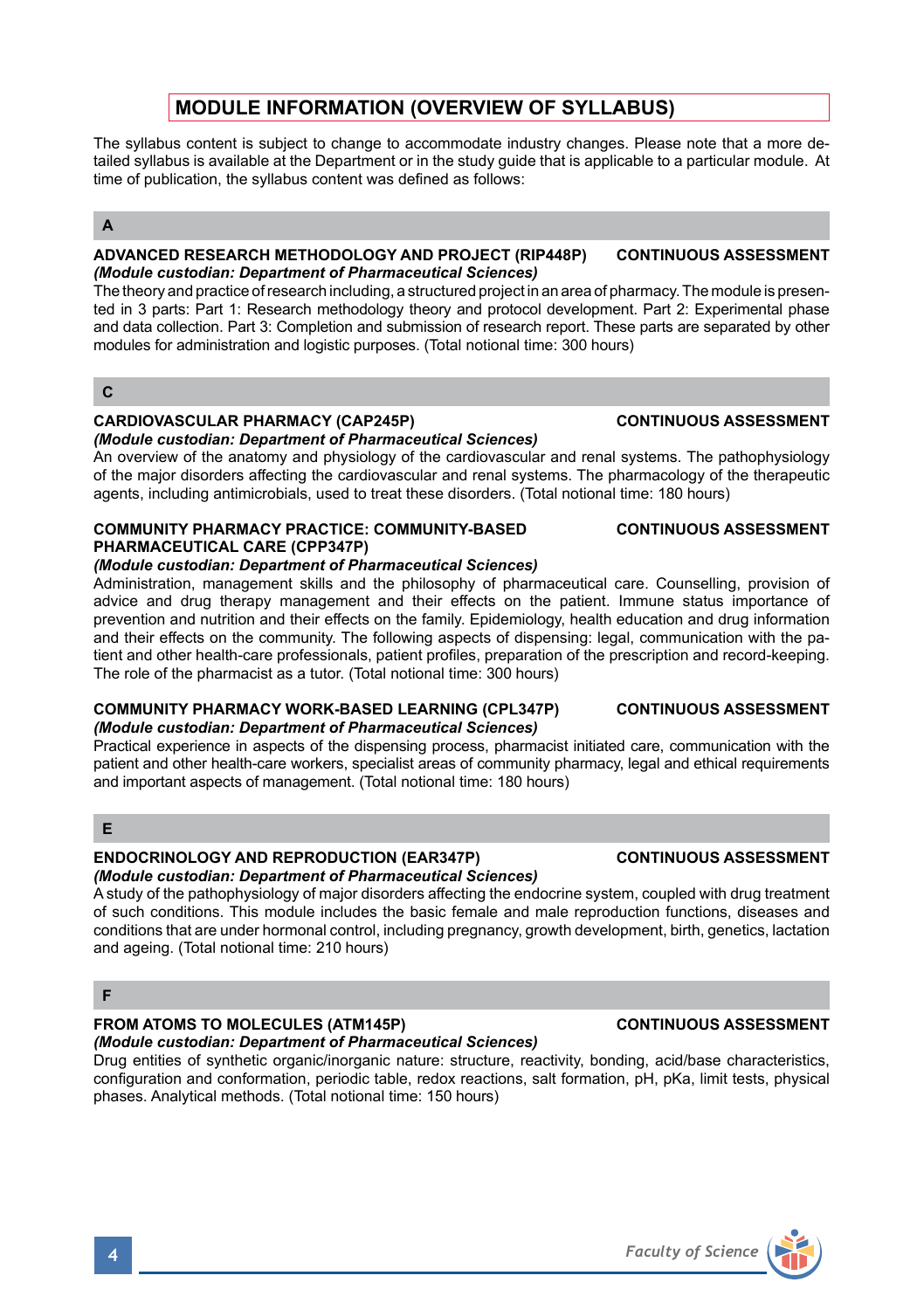## **FROM MOLECULES TO MEDICINES (MTM145P) CONTINUOUS ASSESSMENT**

#### *(Module custodian: Department of Pharmaceutical Sciences)*

An overview of the design and development of pharmaceutical products. Research and development of drug delivery systems, chemistry of medicinal compounds – introductory organic chemistry, the reactions that drug compounds undergo, physical and chemical properties of drugs and how these affect formulation, isolation/ synthesis of active ingredients, preformulation, formulation, basic principles underlying the development of drug delivery systems, the various drug delivery systems, stability aspects, an introduction to preclinical and clinical trials, compounding of medicines. (Total notional time: 210 hours)

### **H**

## **HOSPITAL-BASED PHARMACEUTICAL CARE AND CONTINUOUS ASSESSMENT FIRST-AID (HPC448P)**

#### *(Module custodian: Department of Pharmaceutical Sciences)*

The principles and practice of pharmaceutical care in a hospital setting. The module covers the completion of a patient database, identification of patient's drug related needs, construction of a drug related problem list and the development, implementation and evaluation of pharmaceutical care plan. First-aid. Human resource management (Provide well managed human resources in the hospital pharmacy). (Total notional time: 210 hours)

## **HOSPITAL PHARMACY WORK-BASED LEARNING (HPL448P) CONTINUOUS ASSESSMENT**

## *(Module custodian: Department of Pharmaceutical Sciences)*

Philosophy of pharmaceutical care, health systems, managing drug supply, administration and management. Treatment plans. (Total notional time: 210 hours)

#### **I**

#### **INDUSTRIAL PHARMACY PRACTICE (IPP246P) CONTINUOUS ASSESSMENT**

#### *(Module custodian: Department of Pharmaceutical Sciences)*

An overview of the pharmaceutical manufacturing facility and organisational layout. Planning for production. The manufacturing facility. The principles and practice of quality assurance, including good manufacturing practices and quality control. (Total notional time: 180 hours)

#### **INDUSTRIAL PHARMACY WORK-BASED LEARNING (IPL246P) CONTINUOUS ASSESSMENT** *(Module custodian: Department of Pharmaceutical Sciences)*

Practical experience in aspects of the medicines regulatory process, production of pharmaceuticals, pharmaceutical research and development, implementing good manufacturing procedures, quality assurance, personnel and business management, as well as the marketing and advertising of pharmaceuticals. (Total notional time: 180 hours)

#### **INTRODUCTION TO BIOPHARMACEUTICS, PHARMACOKINETICS CONTINUOUS ASSESSMENT AND PHARMACODYNAMICS (IBP145P)**

#### *(Module custodian: Department of Pharmaceutical Sciences)*

An introduction to health-care interventions and biopharmaceutics (processes prior to drug administration), pharmacokinetics (processes that include drug absorption, distribution, metabolism and excretion) and therapeutic drug monitoring and pharmacodynamics (drug action). (Total notional time: 210 hours)

#### **M**

## **MICROORGANISMS, MAN AND MEDICINES (MMM145P) CONTINUOUS ASSESSMENT**

## *(Module custodian: Department of Pharmaceutical Sciences)*

A study of medically important micro-organisms, including bacteria, viruses, fungi, protozoa, helminths and arthropods. Biological and microbiological aspects of structure, growth, diagnosis, virulence, pathogenesis, sensitivity, resistance and transmission. An introduction to the body's defences against infection, including the lymphatic system, cells of the immune system and inflammatory and hypersensitivity reactions. Additional agents used in infections.(Total notional time: 210 hours)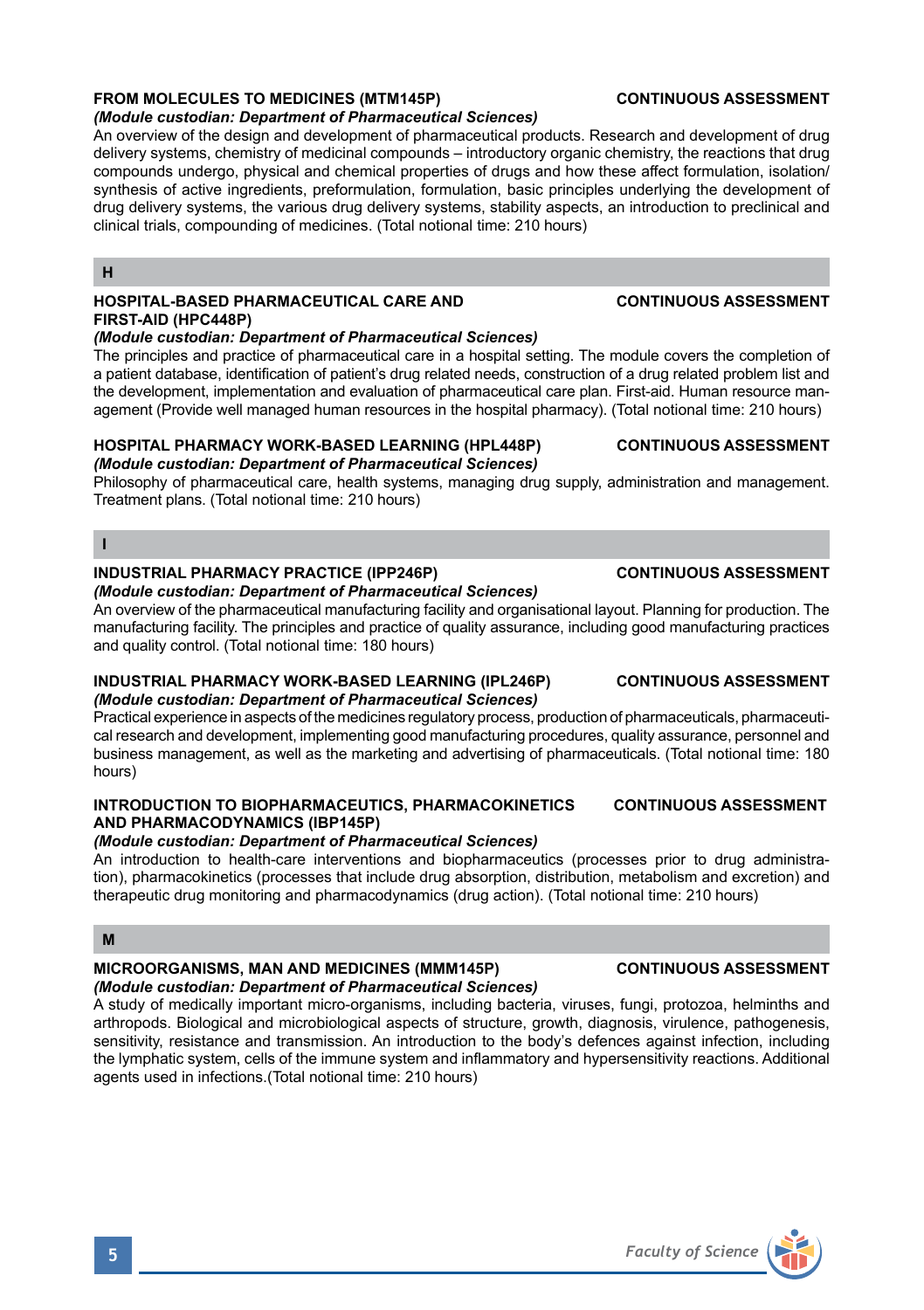

#### **MODERN TECHNOLOGIES IN HEALTH CARE (MTH347P) CONTINUOUS ASSESSMENT** *(Module custodian: Department of Pharmaceutical Sciences)*

Principles of molecular biology, the principles, methods and products of biotechnology, such as fermentation, recombinant DNA technology, gene therapy and immunological assays as applied to the diagnosis, prevention and treatment of inherited and acquired diseases. Theory and practice of new drug delivery systems. The immune system response and host defence mechanisms, with particular reference to diseases that can be prevented through immunisation. The principles and production of vaccines, antisera, immunoglobulins and the principles of hybridisation technology. (Total notional time: 180 hours)

#### **N**

#### **NEUROLOGICAL AND PSYCHIATRIC PHARMACY (NPP448P) CONTINUOUS ASSESSMENT** *(Module custodian: Department of Pharmaceutical Sciences)*

An integrated study of the basic anatomy and physiology of the brain and nervous system. The module includes the pathophysiology of the major disorders affecting the central nervous system, with the emphasis on the pharmacology of appropriate therapeutic agents. Substance abuse, anaesthetics and pain management are also covered. (Total notional time: 240 hours)

#### **NEUROMUSCULAR AND SKELETAL SYSTEMS, SKIN, CONTINUOUS ASSESSMENT INFLAMMATION AND PAIN MANAGEMENT (NSS347P)** *(Module custodian: Department of Pharmaceutical Sciences)*

An integrated study of the anatomy, physiology, pathophysiology and pharmacotherapy of the skeletal, neuromuscular systems and skin. The module also includes wounds and dressings. Emphasis is placed on the pharmacology of therapeutic agents used to treat disorders of these systems. (Total notional time: 210 hours)

## **NUTRITION AND GASTROENTEROLOGY (NAG145P) CONTINUOUS ASSESSMENT**

### *(Module custodian: Department of Pharmaceutical Sciences)*

An anatomical and physiological overview of the liver and gastro-intestinal tract and their innervation, with particular emphasis on the absorption and metabolism of nutrients and drugs. Major problems of nutrition and metabolic or chronic disorders in which nutrition plays a pivotal role will be addressed, including diabetes, obesity, eating disorders, malabsorption, alcohol abuse and pancreatitis. The identification of the presence of risk factors for malnutrition. The chemistry, pharmaceutics and pharmacology of drugs affecting the gastrointestinal tract and drugs used to treat common GI problems. (Total notional time: 210 hours)

### **O**

#### **ORIENTATION AND INTRODUCTION TO THE PRACTICE OF CONTINUOUS ASSESSMENT PHARMACY IN SOUTH AFRICA (OPP145P)** *(Module custodian: Department of Pharmaceutical Sciences)*

This module introduces students to the institution, acquainting them with the administration, student and general organisations and campus layout. Personal development by prompting students' social skills, academic skills, computer literacy, proficiency in English. Introduce students to Problem Based Learning (PBL) method. Provide an overview of the nature and ethos of the pharmacy profession. National Drug Policy, selection, procurement, distribution, cold chain management. Applicable legislation. Drug information and rational drug use. Essential Medicines List and treatment protocols. Medicines pricing. Ethics. Good Pharmacy practice. Interaction with other health-care professionals. (Total notional time: 210 hours)

## **P**

### **PRIMARY HEALTH CARE WORK-BASED LEARNING (PHL246P) CONTINUOUS ASSESSMENT** *(Module custodian: Department of Pharmaceutical Sciences)*

Practical experience in aspects of pharmaceutical and related services at Primary Health Care level. (Total notional time: 180 hours)

### **PRINCIPLES AND PRACTICE OF PHARMACEUTICAL CONTINUOUS ASSESSMENT MANUFACTURING: MEDICINES PRODUCTION ON THE LARGE SCALE (PPP246P)**

### *(Module custodian: Department of Pharmaceutical Sciences)*

An overview of the manufacturing of pharmaceuticals. Physical, chemical and pharmaceutical principles in the production, packaging and labelling of pharmaceutical products. (Total notional time: 180 hours)